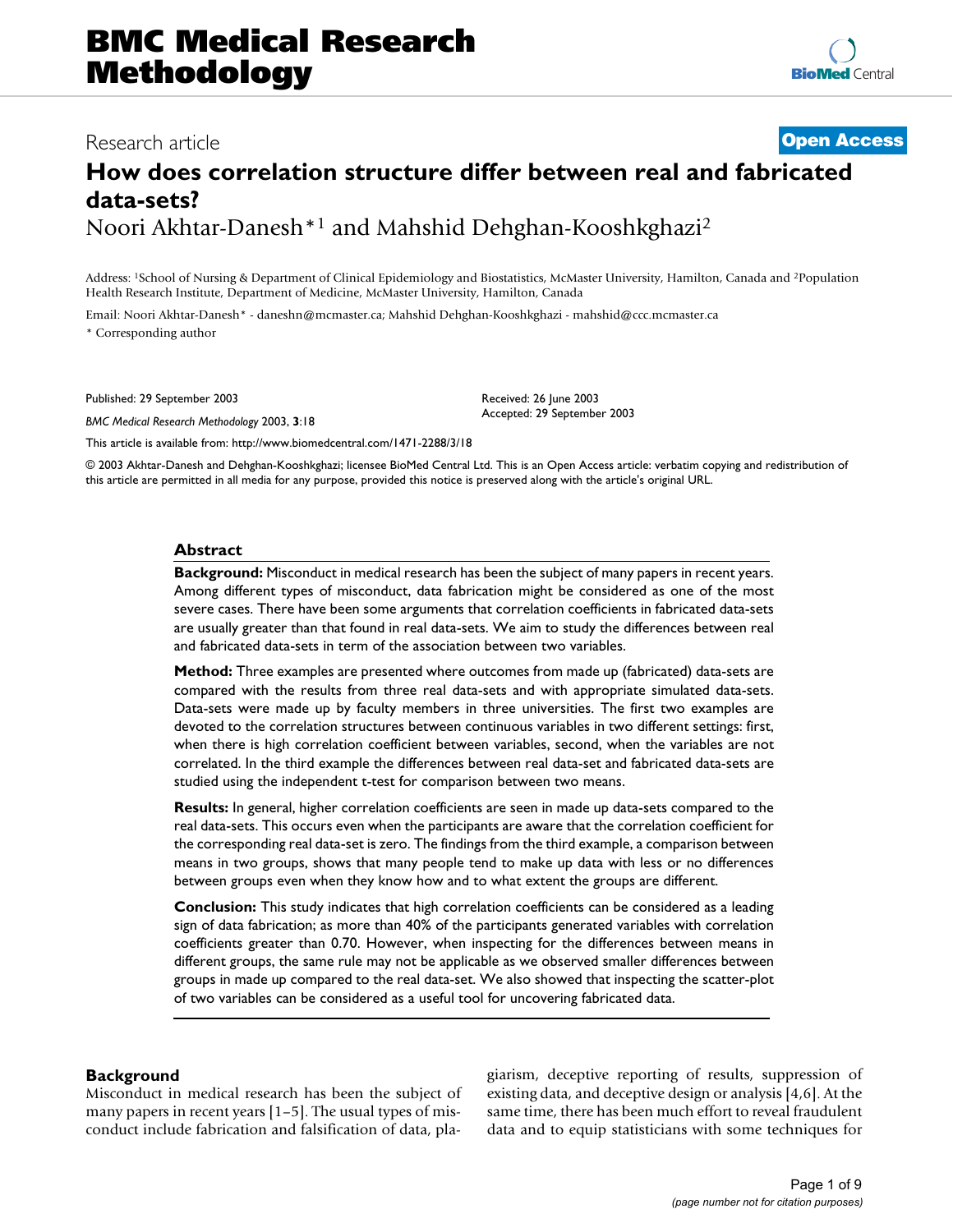detecting such data [7,8]. In a recent paper, the roles of biostatisticians in preventing and detecting of fraud in clinical trials have been discussed and different methods for detecting fraudulent data have been suggested [6]. For instance, it has been shown in many articles that the standard deviation for fabricated data is less than that of the corresponding real data [8] and there are arguments that the correlation coefficient between two variables in a fabricated data-set is usually greater than that of the real data-set [6]. However, we could not find any paper about the correlation structure of fabricated data in the literature.

In this article we study an extreme case of fraud, i.e. data fabrication, which could have much more effect on conclusions drawn from medical research than any other type of fraud. Particularly, we emphasise on some simple techniques that might be useful for detecting fabricated data. The techniques are based on the relationship between variables. These methods could be useful not just because of the ethics that must be observed in the research process but because of the possible consequences that fabricated data could have on health care practice.

# **Methods**

In this work three examples of real data-sets are considered. For the first two data-sets our main objective is to find out how closely the correlation structures of real datasets could be reconstructed with fabricated data. In order to investigate the correlation structure of fabricated data, summary statistics of two real data-sets were shown to the faculty members at Shiraz Medical School and Jahrom Medical School in Iran. These faculty members were from the departments of clinical and basic sciences including Community Medicine, Microbiology, Physiology, Paediatrics, Internal Medicine, etc. Statisticians and epidemiologists were not asked to participate in this study. We met each faculty member in person and spent about 10 to 30 minutes to explain our objectives and the summary statistics of the two real data-sets. Then, they were asked to make up similar data-sets for 40 hypothetical subjects using forms provided as if they were attempting fraud by fabricating data for a real study.

The sample size of 40 hypothetical subjects is based on the following considerations. To detect a correlation coefficient greater than 0.40 with type 1 error 0.05 and power 0.80 a sample size of 37 is sufficient (9). We felt that our colleagues would be willing to make up as many as 40 data-points, so there would be good power to detect correlation of 0.40. The results proved that this sample size was enough for most cases.

Respondents were asked to make up their data within the same range indicated by the real data-sets. Thirty-four

people returned their completed forms within one week, providing 34 data-sets for each example which are analysed in this article.

In Example 3 the mean of a continuous variable is compared between two groups. This does not deal directly with the correlation coefficient between two continuous variables, but provides a further instance of how made up data-sets can be differentiated from the corresponding real data-set. This can be regarded as an example of association between a continuous and a categorical variable. Each respondent was asked to make up data for 30 hypothetical subjects in each group. Based on the observed means and standard deviations of the real data-set, type 1 error of 0.05, and power of 0.80, a sample size of 25 in each group is sufficient. To be more conservative we chose sample size 30 in each group.

In all examples the made up data-sets were produced "by hand".

For each example the results from the made up data-sets are compared with results of 2500 appropriate computergenerated data-sets. These simulated random samples are drawn with replacement either based on the specifications of the corresponding real data-set and the theory of normal distribution (Example 1 and Example 3) or from the real data-set (Example 2).

# **Results**

In this section the differences between the real and made up data-sets are shown in term of the association between variables.

# *Example 1*

In this example we consider two variables which are highly correlated. Table [1](#page-2-0) shows some descriptive statistics of the height and weight of 65 female students aged 20–22 studying at Jahrom Medical School, autumn 2001. The correlation between the two variables is highly significant ( $r = 0.43$ ,  $P < 0.001$ ). We gave this table to the participants and asked them to make up measurements of height and weight for 40 hypothetical female students as if they were fabricating data for a real study.

Correlation coefficients of the 34 made up data-sets ranged from  $-0.097$  to 0.996 (mean = 0.33, SD = 0.33). Figure [1](#page-3-0) shows the scatter-plots of these data-sets. Most participants produced data-sets with correlation coefficients greater than that of the real data-set.

To investigate whether the correlation coefficients of these made up data-sets are similar to that of the real data-set, we simulated 2500 random samples of height and weight each with sample size 40 based on the means and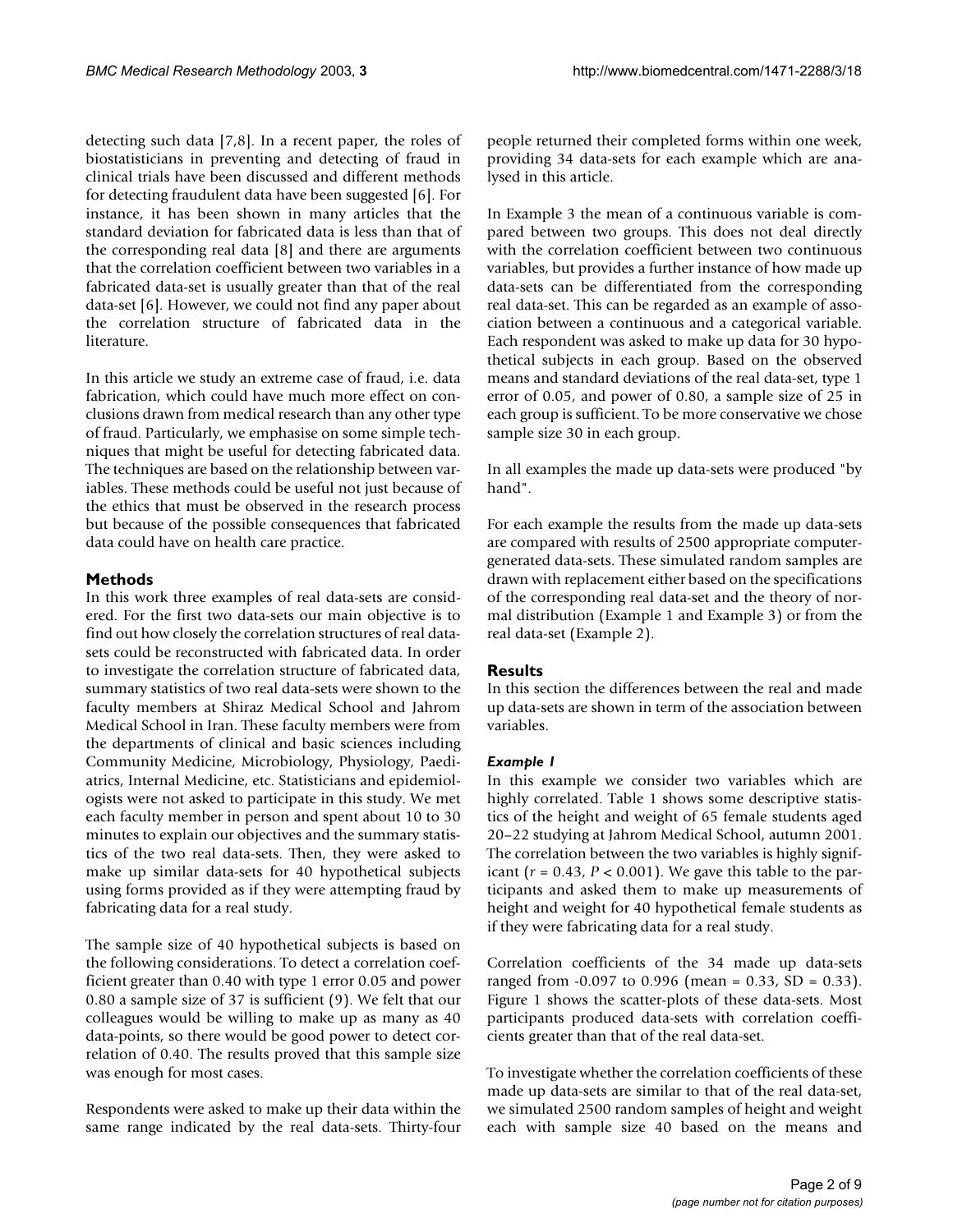| Variable    | <b>Minimum</b> | <b>Maximum</b> | Mean  | <b>SD</b> | <b>Correlation</b><br>between variables |
|-------------|----------------|----------------|-------|-----------|-----------------------------------------|
| Height (cm) | 145            | 175            | 159.5 | 7.2       | $r = 0.43$                              |
| Weight (kg) | 39             | 84             | 54.5  | 9.2       | (P < 0.001)                             |

#### <span id="page-2-0"></span>**Table 1: Summary statistics of height and weight for 65 students**

standard deviations of height and weight observed in the real data-set (see Table [1\)](#page-2-0) and the theory of the bivariate normal distribution. For each simulated data-set correlation between height and weight was tested against the null hypothesis of  $\rho$  = 0.43 and the corresponding p-value was recorded. A comparison between the correlation coefficients of these simulated data-sets and the made up datasets are shown in Table [2](#page-4-0). Using a Fisher's exact test indicates that the correlation structures are different between made up data-sets and the simulated data-sets (P <*0.0001*).

In addition, 19 (56%) of these made up data-sets had correlation coefficients greater than 0.43. The correlation coefficient in 18 (53%) data-sets was greater than 0.70, and in ten (29%) was 0.90 or higher. In comparison, only 5.5% of the simulated data-sets had correlation coefficients statistically different from 0.43. Thus, the made up (fabricated) data-sets yielded considerably higher correlation coefficients than the corresponding real or randomly generated data-sets.

#### *Example 2*

In this example two variables are considered which are not expected to be correlated or at least very modestly correlated. Figure [2](#page-4-1) shows the scatter-plot of birth weight by gestational age (GA) in 637 newborn boys. Gestational age ranges from 38 to 44 weeks. These data were collected from the birth records of four hospitals in Shiraz, Iran [10]. It can be easily concluded from Figure [2](#page-4-1) that these variables are not correlated (*r* = 0.031, *p* = 0.437). Table [3](#page-5-0) presents the summary statistics of gestational age and birth weight for these babies.

Table [3](#page-5-0) was provided to the participants and they were asked to make up gestational age and birth weight for 40 hypothetical babies in the same range as shown by Table [3,](#page-5-0) as if they were fabricating the data instead of collecting the real data.

The correlation coefficients between gestational age and birth weight for the 34 made up data-sets were in the range -0.36 to 0.98. Of these data-sets 22 (65%) were significantly different from zero (see also Figure [3](#page-5-1)). A simulation study was carried out to determine whether these made up data-sets resemble samples from the real dataset. We drew 2500 random samples of size 40 from the real data-set of which only 109 (4.4%) data-sets had correlation coefficients different from zero. A comparison between the results of the made up data-sets and 2500 random samples from the real data-set is given in Table [4.](#page-6-0) Fisher's exact test, indicates that correlations in fabricated data-sets are different than those in random samples from the real data-set (P <*0.0001*).

Furthermore, in the 22 made up data-sets with correlation coefficients statistically different from zero, 20 (59%) of them had a positive correlation coefficient and only in two the correlation coefficient was negative. Indeed, in 13 (38%) of them the correlation coefficient was greater than 0.70 and in 5 (15%) more than 0.90.

# *Example 3*

In a study conducted at McMaster University in Canada, 45 graduating students of nursing from a problem based learning (PBL) curriculum were compared with 31 students from a more conventional curriculum at the University of Ottawa [11]. One variable on which they were compared was the students' perceived ability to communicate with patients or so-called *communication skill*. The summary statistics of the communication skill for both groups are provided in Table [5.](#page-6-1)

This table was sent by e-mail to the all faculty members at the School of Nursing at McMaster University and they were asked to generate data-sets for 30 hypothetical students in each group based on the information of the table, as if they were making up data instead of assessing it from real subjects. Seventeen faculty members responded before the specified deadline. For these 17 data-sets the mean difference between groups ranged from -0.057 to 4.63. Only 9 (53%) of these differences were significantly different from zero. Figure [4](#page-6-2) represents the box-plots for these made up data-sets along with the box-plot of the real data-set.

As Figure [4](#page-6-2) shows, compared to the real data-set many participants produced data-sets with smaller mean differences between groups which was surprising as we were expecting larger differences between groups. It could have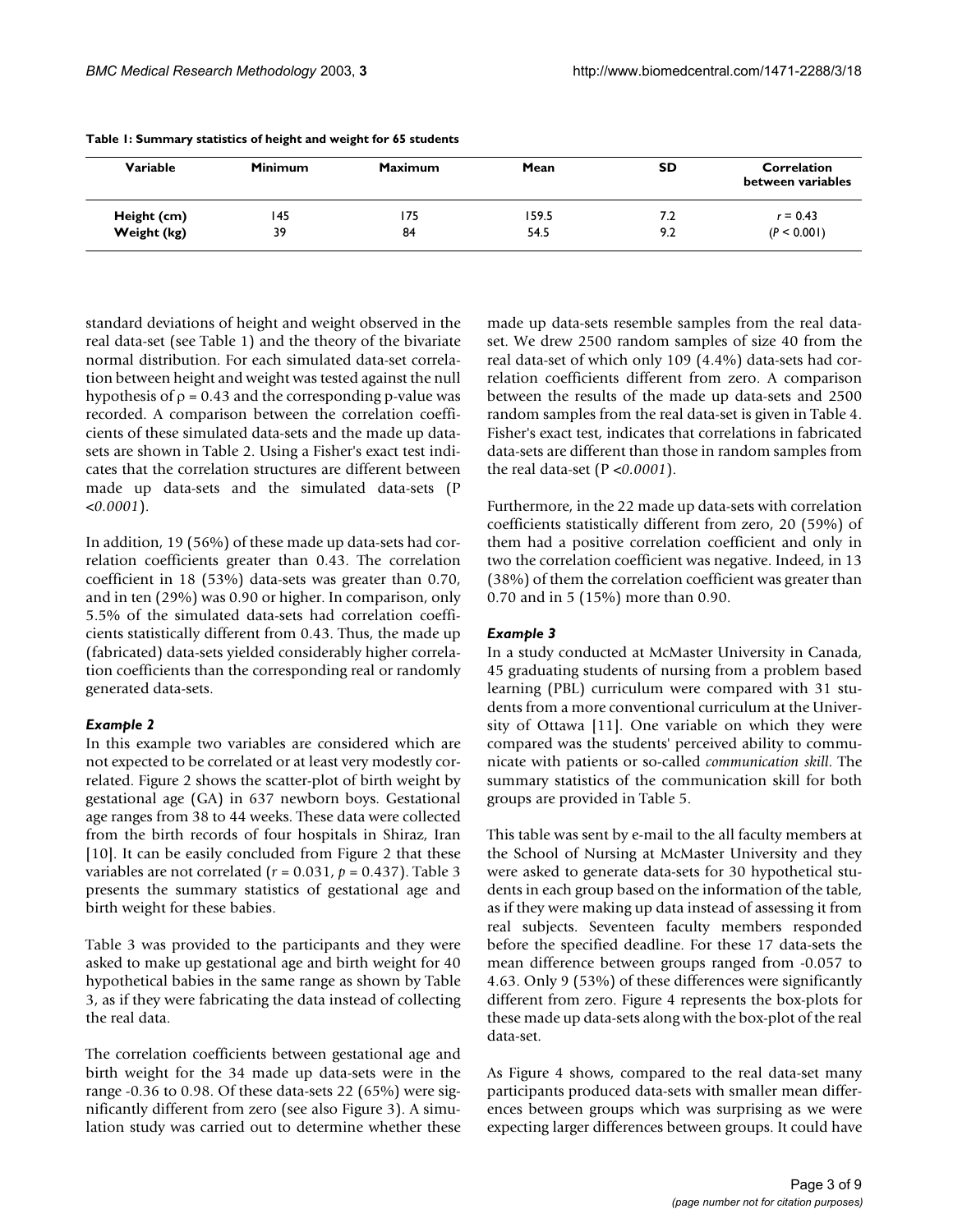<span id="page-3-0"></span>

Figure 1<br>Scatter-plot of weight and height for data-sets made up by 34 individuals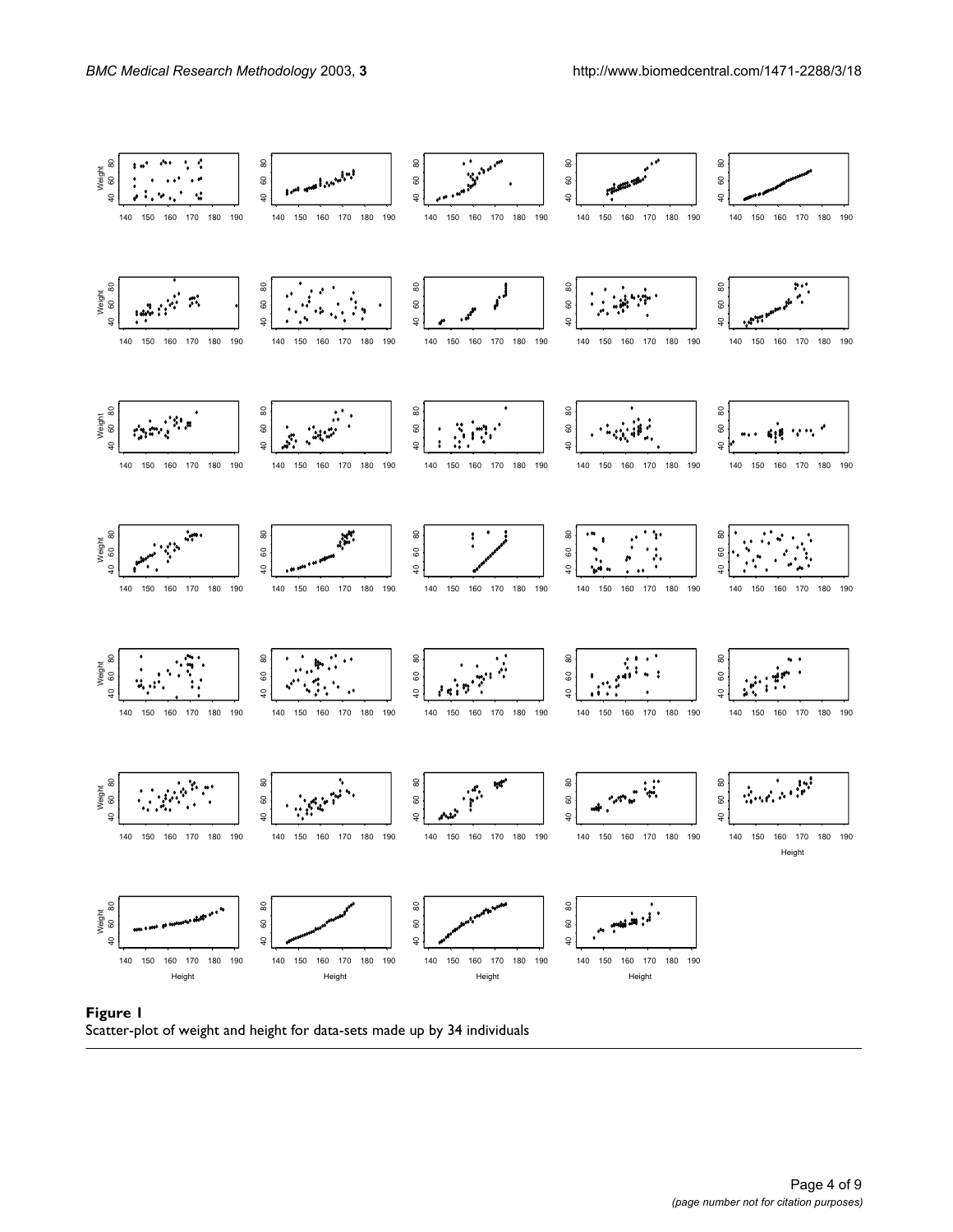| <b>P-value</b><br>Data-set | $p \leq 0.05$ | $0.05 \leq b \leq 0.10$ | p > 0.10     | Total |
|----------------------------|---------------|-------------------------|--------------|-------|
| Made up                    | 24 (70.6%)    | 3(8.8%)                 | 7(20.6%)     | 34    |
| <b>Simulated</b>           | 137 (5.5%)    | 125(5.0%)               | 2238 (89.5%) | 2500  |

<span id="page-4-0"></span>**Table 2: Comparison between the significance levels of the correlations for the made up data-sets and 2500 random samples produced based on the specifications of Table [1](#page-2-0)\***

\* data-sets with *p-value* ≤ 0.05 were compared with *p-value* > 0.05, (Fisher's exact test, p < 0.0001)

<span id="page-4-1"></span>

Scatter-plot of birth weight by gestational age for 637 newborn boys

happened by chance as the number of respondents was small  $(n = 17)$ . On the other hand, it might be the nature of the fabricated data for comparing two treatment groups. In other words, observing large differences

between groups for fabricated data might not be a reasonable and justified expectation. All in all, those are the only made up data-sets of this type that we are aware of and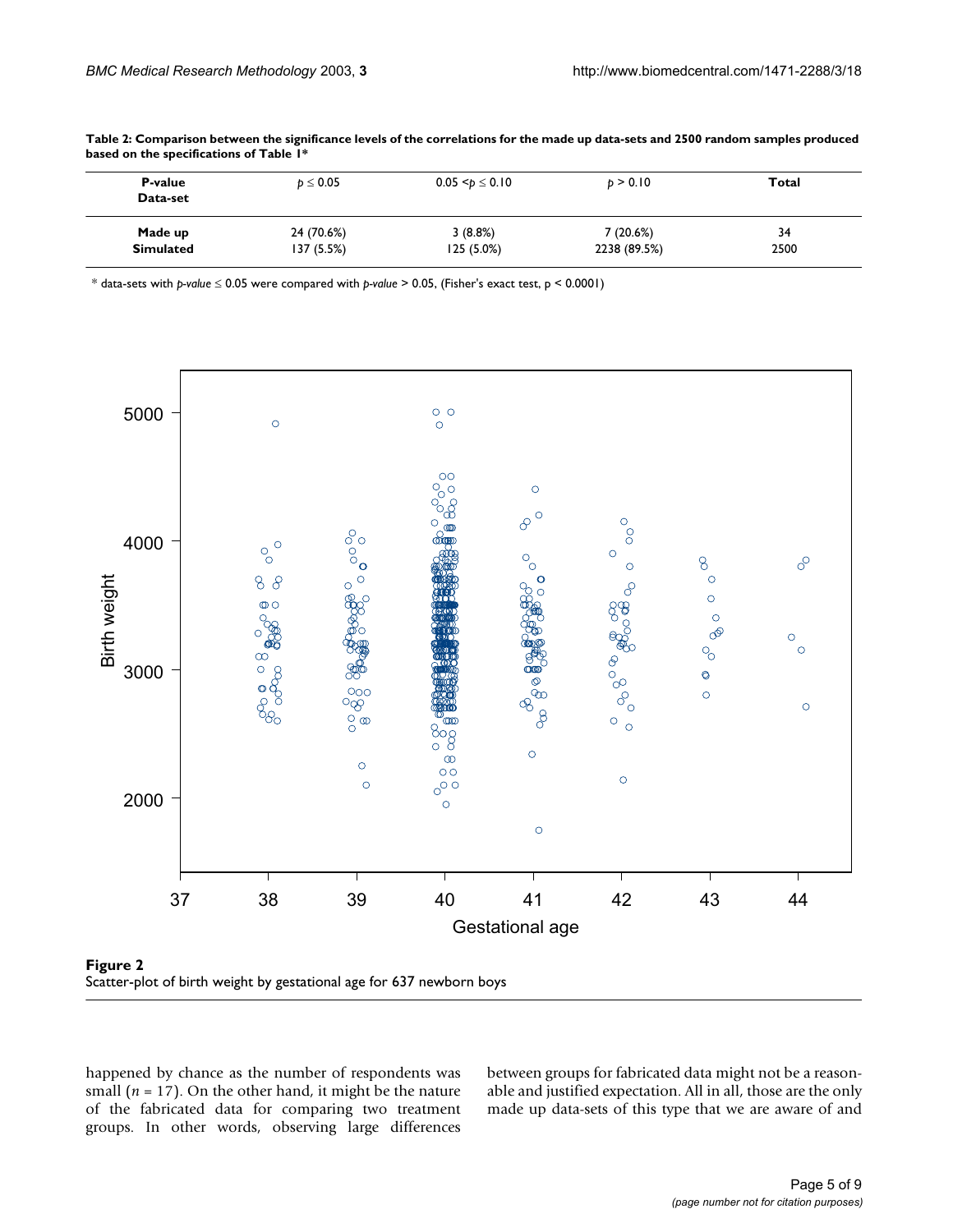<span id="page-5-1"></span>

| Minimum                                                                                                            | Maximum                                                                                    | Mean                                                                                                               | SD                                                                                                         | Correlation                                                                                                                                                                                  |
|--------------------------------------------------------------------------------------------------------------------|--------------------------------------------------------------------------------------------|--------------------------------------------------------------------------------------------------------------------|------------------------------------------------------------------------------------------------------------|----------------------------------------------------------------------------------------------------------------------------------------------------------------------------------------------|
| 38.0<br>1750                                                                                                       | 44.0<br>5000                                                                               | 40.1<br>3277                                                                                                       | 1.0<br>443                                                                                                 | $r = 0.031$<br>(p > 0.20)                                                                                                                                                                    |
| 2000 4000<br>$\circ$ $^{\circ}$<br>$\circ\bullet\circ$<br>$44\,$<br>$36\,$<br>38<br>40                             | 4000<br>$\ddot{\bullet}$<br>$\bullet$<br>2000<br>42<br>44<br>36                            | 2000 4000<br>8<br>$\bullet$<br>8<br>$\bullet$<br>$\bullet$<br>40<br>42<br>44<br>$36\,$                             | ို<br>8<br>$\ddot{\cdot}$<br>$40\,$<br>$42\,$<br>44                                                        | 4000<br>$\bullet$<br>2000<br>38<br>42<br>44<br>36<br>$40\,$                                                                                                                                  |
| 2000 4000<br>$\frac{8}{3}$<br>$\ddot{\bullet}$<br>$\bullet$<br>$36\,$<br>$44\,$<br>38<br>40                        | 2000 4000<br>$\ddot{\phantom{0}}\phantom{0}\phantom{0}$<br>$\bullet$<br>44<br>36<br>$42\,$ | 2000 4000<br>$\bullet$<br>42<br>40<br>44<br>$36\,$                                                                 | $\bullet$<br>$\hat{\bullet}$<br>$\bullet$<br>ŝ<br>42<br>40<br>44                                           | 2000 4000<br>$\overset{\circ}{\bullet}$<br>$\overset{8}{\circ}$<br>$\bullet$<br>$\ddot{\phantom{0}}$<br>$\ddot{\phantom{a}}$<br>$\mathbf{\hat{s}}$<br>$44\,$<br>36<br>38<br>$40\,$<br>$42\,$ |
| 2000 4000<br>Į<br>$\bullet$<br>$\frac{9}{8}$<br>$\overset{\mathtt{o}}{\mathtt{o}}$<br>38<br>$44\,$<br>$36\,$<br>40 | ះ<br>$\bullet$<br>2000 4000<br>44<br>$42\,$<br>$36\,$                                      | 2000 4000<br>$\ddot{\phantom{a}}$<br>$\bullet$<br>$\bullet$<br>42<br>$44\,$<br>$40\,$<br>$36\,$                    | ះ<br>ŝ<br>$\overset{\mathbf{8}}{•}$<br>8<br>$40\,$<br>$42\,$<br>44                                         | 2000 4000<br>8 <sub>8</sub><br>$40\,$<br>$\bf 44$<br>$36\,$<br>38<br>$42\,$                                                                                                                  |
| 2000 4000<br>-8<br>Å<br>$\bullet$<br>38<br>40<br>$44\,$<br>$36\,$                                                  | 4000<br>$\ddot{\phantom{0}}$<br>8<br>2000<br>8<br>42<br>44<br>$36\,$                       | 2000 4000<br>$\ddot{\mathbf{g}}$<br>8<br>$\bullet$<br>8<br>40<br>42<br>$36\,$<br>44                                | $\bullet$<br>$\bullet$<br>$\bullet$<br>$\bullet$<br>40<br>42<br>44                                         | 8<br>8<br>4000<br>g<br>2000<br>8<br>8<br>٠<br>$\bullet$<br>$\bullet$<br>44<br>38<br>$40\,$<br>$36\,$<br>$42\,$                                                                               |
| 2000 4000<br>۰<br>$44\,$<br>$36\,$<br>38<br>40                                                                     | 2000 4000<br>42<br>44<br>36                                                                | 2000 4000<br>$\overset{\mathtt{o}}{\mathtt{so}}$<br>š<br>$\ddot{\phantom{0}}$<br>$\bullet$<br>42<br>36<br>40<br>44 | 8<br>٠<br>٠<br>8<br>42<br>40<br>44                                                                         | 2000 4000<br>$\ddot{\cdot}$<br>۰<br>$\bullet$<br>$\theta$<br>$\bullet$<br>$44\,$<br>36<br>38<br>$42\,$<br>40                                                                                 |
| 4000<br>$\ddot{\bullet}$<br>2000<br>$36\,$<br>$44\,$<br>38<br>40                                                   | 4000<br>8<br>$\bullet$<br>$\degree$<br>2000<br>a<br>44<br>$36\,$<br>42                     | 4000<br>8<br>8<br>$\bullet$<br>$\bullet$<br>8<br>8<br>2000<br>å<br>40<br>$42\,$<br>$36\,$<br>44                    | 40<br>$42\,$<br>44                                                                                         | 4000<br>$\mathbf{i}$ $\mathbf{I}$<br>$\bullet$<br>2000<br>36<br>38<br>40<br>42<br>44<br>Gestational age                                                                                      |
| 2000 4000<br>1                                                                                                     | 4000<br>2000<br>42<br>44<br>36                                                             | 2000 4000<br>44<br>$36\,$<br>38<br>40<br>42                                                                        | 38<br>40<br>42<br>44                                                                                       |                                                                                                                                                                                              |
| 42<br>42<br>42<br>42<br>42<br>42                                                                                   |                                                                                            | $\bf{g}$<br>i                                                                                                      | 38<br>0 <sup>o</sup><br>38<br>$\bullet$<br>$38\,$<br>$_{\rm 38}$<br>38<br>$\bullet$<br>$\bullet$<br>$38\,$ | ů<br>38<br>i<br>$38\,$<br>$\stackrel{\circ}{\scriptstyle\bullet}$<br>$_{\rm 38}$<br>$\bullet$<br>38<br>ះ<br>38<br>$\mathbf{1}$<br>38<br>8                                                    |

<span id="page-5-0"></span>**Table 3: Summary statistics of gestational age (GA) and birth weight for 637 newborn boys**

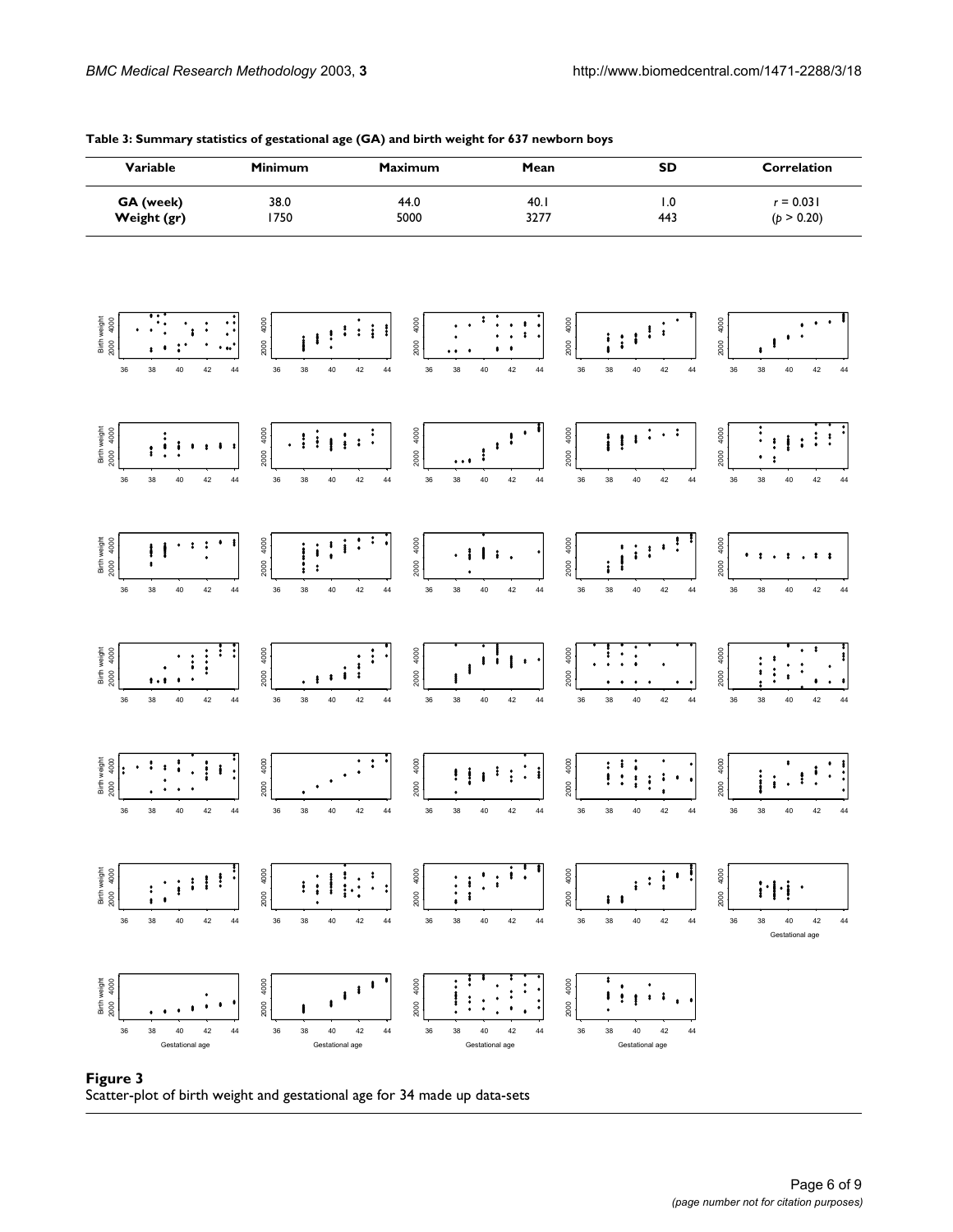<span id="page-6-0"></span>**Table 4: Comparison between the made up data-sets and 2500 real random samples from 637 newborn boys of the p-values of the correlation between GA and birth weight+**

| P-value<br>Data-set            | $p \leq 0.05$ | $0.05 \leq b \leq 0.10$ | p > 0.10     | Total |  |
|--------------------------------|---------------|-------------------------|--------------|-------|--|
| Fabricated                     | 22 (64.7%)    | l (2.9%)                | 11(32.4%)    | 34    |  |
| Samples from the Real data-set | 109(4.4%)     | 113(4.5%)               | 2278 (91.1%) | 2500  |  |

+ data-sets with *p-value* ≤ 0.05 were compared with *p-value* > 0.05, (Fisher's exact test, p < 0.0001)

<span id="page-6-1"></span>**Table 5: Summary statistics of communication skill in two groups of students**

| Group (No.)                            | <b>Minimum</b> | <b>Maximum</b> | Mean         | SD         | Comparison                  |
|----------------------------------------|----------------|----------------|--------------|------------|-----------------------------|
| PBL $(45)$<br><b>Conventional</b> (31) | 1 Z            | 24<br>າາ<br>22 | 19.1<br>16.6 | 2.8<br>3.4 | $t = 3.66$<br>$b \le 0.001$ |

<span id="page-6-2"></span>

Figure 4<br>Box-plots of 17 made up and the real data-sets for the two different curriculum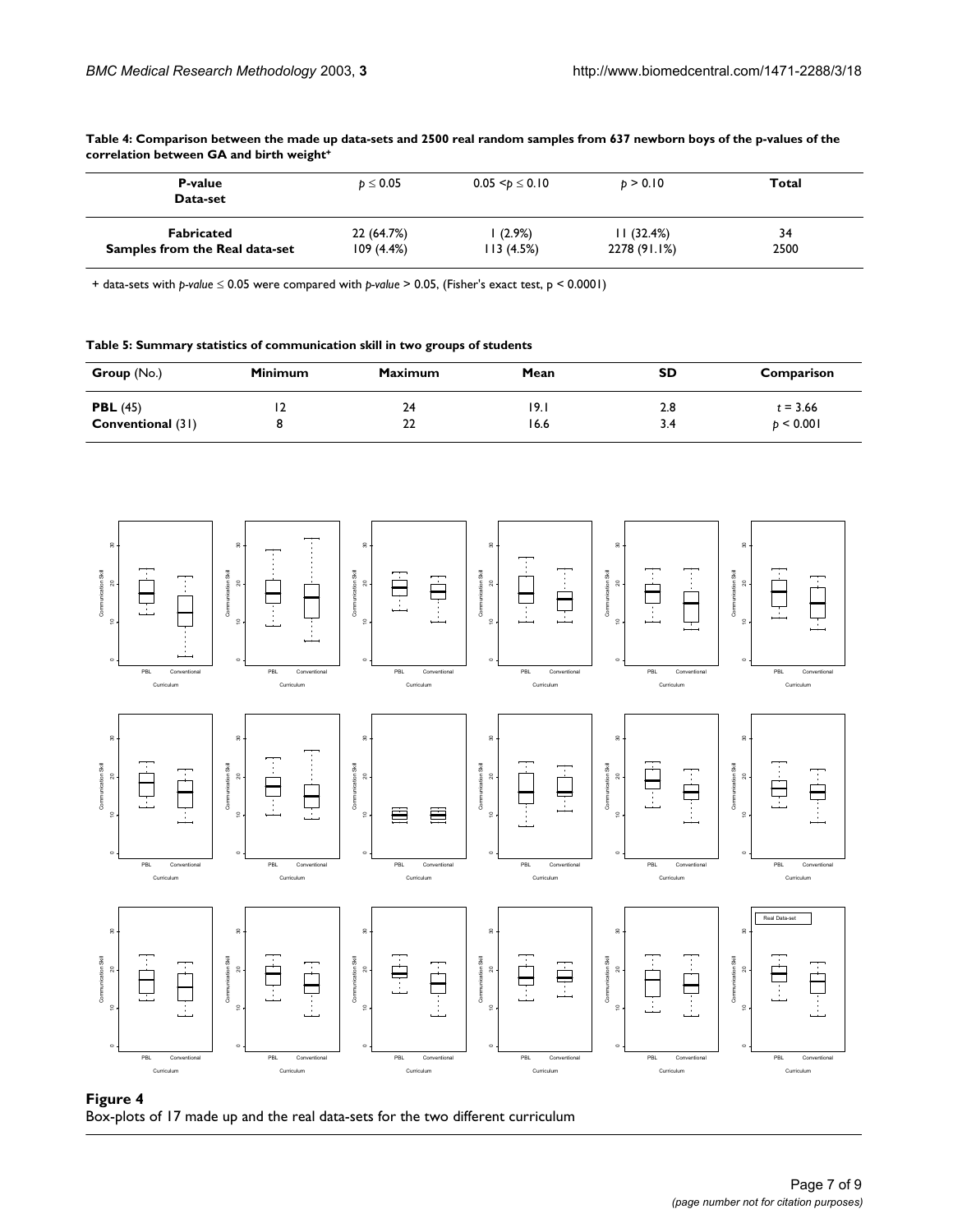| <b>P-value</b><br>Data-set | $p \leq 0.05$ | $0.05 \leq b \leq 0.10$ | p > 0.10  | Total |
|----------------------------|---------------|-------------------------|-----------|-------|
| Made up                    | 9(52.9%)      | 2(11.8%)                | 6(35.3%)  |       |
| <b>Simulated</b>           | 2151 (86.0%)  | 180(7.2%)               | 169(6.8%) | 2500  |

<span id="page-7-0"></span>**Table 6: Comparison between made up and simulated data-sets about communication skill++**

++ data-sets with *p-value* ≤ 0.05 were compared with *p-value* > 0.05, (Fisher's exact test, p = 0.0011)

much more needs to be done to find out the true nature of fabricated data for comparing means between groups.

Again, 2500 data-sets were generated based on the specifications of Table [5](#page-6-1) and the theory of normal distribution. An independent t-test was used to compare the means between two groups in each data-set. Fisher's exact test indicates that the data structures between made up and simulated data-sets are different (Table [6](#page-7-0), P = 0.0011).

### **Discussion**

In this research we aimed to find out similarities and differences between real and made up data-sets regarding the association between variables. Although the made up data-sets for this research are not real cases of fabricated data, participants were asked to make up data as close as possible to real data, an inclination which is prominent in data fabrication.

In the first two examples we focused on the Pearson correlation coefficient. The third example is not directly about correlation between variables. However, it relates to the association between a categorical variable, dichotomous here, and a continuous variable.

About 30 percent of participants in Example 1 produced data with correlation coefficients greater than 0.90 between height and weight, where the correlation coefficient for the real data-set was 0.43. In Example 2, 15 percent of participants produced data with correlation coefficient greater than 0.90 even though there was no correlation between birth weight and gestational age (gestational age  $\geq$  38 weeks). Except in longitudinal data where large correlation coefficients occur when the same variable is observed at close time-points, correlation coefficients above 0.80 are not often seen. Therefore, a high correlation coefficient could be regarded as a key point for suspicion when checking for fabricated data.

In Example 3, the expectation was that participants would produce data with larger mean differences between groups than in the corresponding real data, but they produced data with smaller differences. This could be because of the small number of respondents  $(n = 17)$ . On the other hand, the expectation of observing greater differences between groups, consistent with what we observed for correlations between continuous variables, might not be applicable here. To our knowledge, little, if any, has been done on detecting fabricated data by comparing mean values between groups. This article may be considered as the first step in this regard and much more is needed to be done.

As the last point, there was a considerable number of nonrespondents in this survey. Although we never can expect to obtain 100 percent response rate, there were some other factors which could have affected this study. First, some people may hesitate to make up data even when they know that it is used just for research purposes. Second, our request for making up data-sets for Example 3 was circulated to the faculty members at the School of Nursing at the end of the winter semester. At that time faculty members were busy with exams and marking, so would have had little time to participate in the study.

#### **Conclusion**

In this survey made up data-sets were used to find out the similarities and differences between fabricated and real data-sets. The results indicate that high correlation coefficients can be considered as a potential sign of data fabrication. However, for differences between mean values in different groups, the same rule may not apply. We also showed that inspecting a scatter-plot of two variables can be a useful tool for uncovering fabricated data. As Bailey [8] concluded, statistical inference is necessary but may not be sufficient for detecting fabricated data. Sometimes inspecting appropriate graphs could be much more informative than applying statistical techniques and tests.

# **Authors' contributions**

NAD was mainly responsible for analysis and MDK for collecting data and data entry. Both contributed equally in designing the study and drafting the manuscript.

#### **Acknowledgments**

We are grateful to Dr Elizabeth Rideout for making available to us the dataset for Example 3. We also benefited from her invaluable comments on the first draft of this article. We are thankful to Professor Harry Shannon for his comments and reading the final draft. We are also thankful to the refe